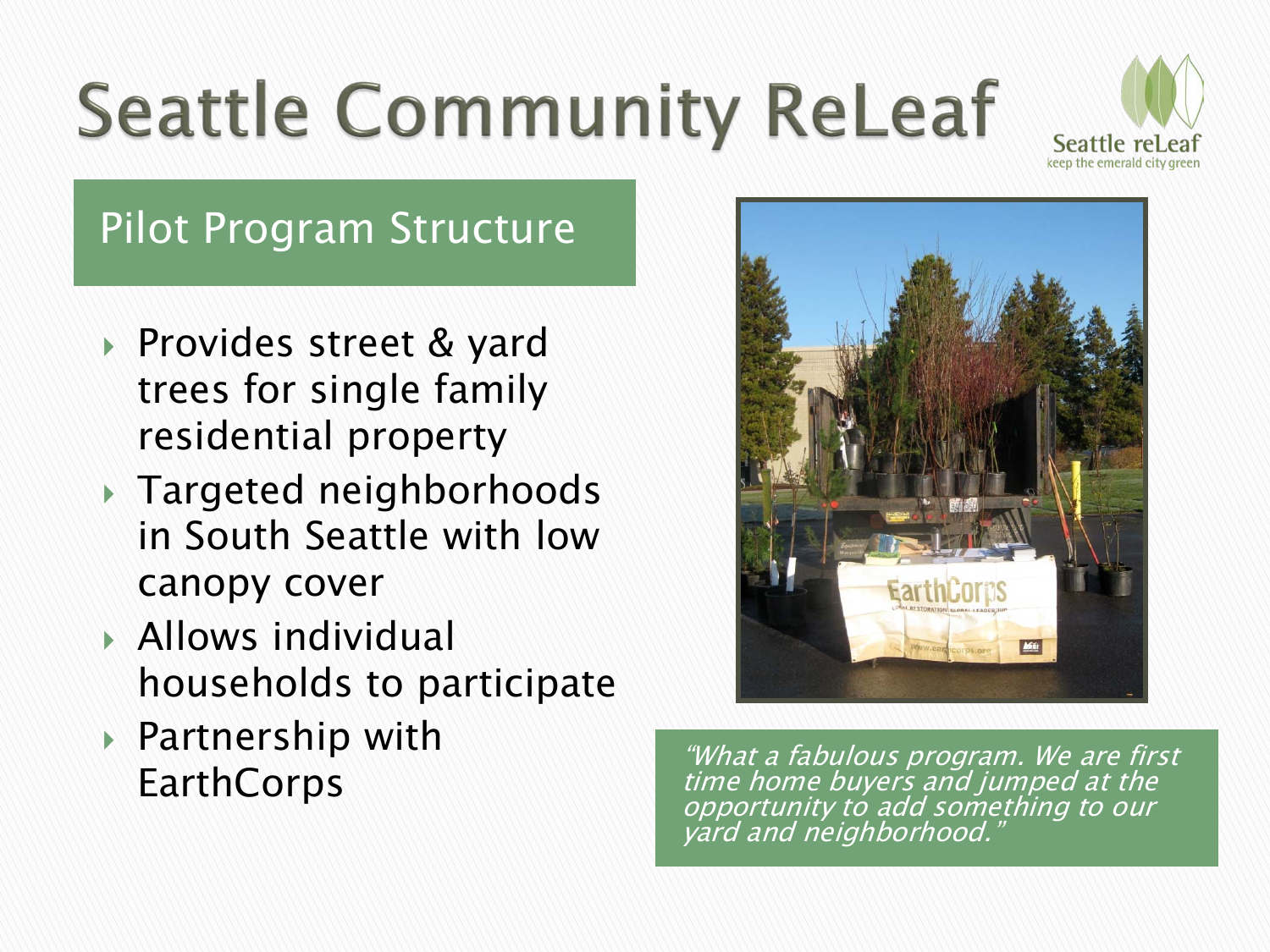



"I didn't know a thing and never would have planted a tree without the training.

#### Planting Training

- Direct, hands-on training for all tree recipients
- Required all participants to sign a pledge on proper tree care
- ▶ Provided participants with take-home materials for reference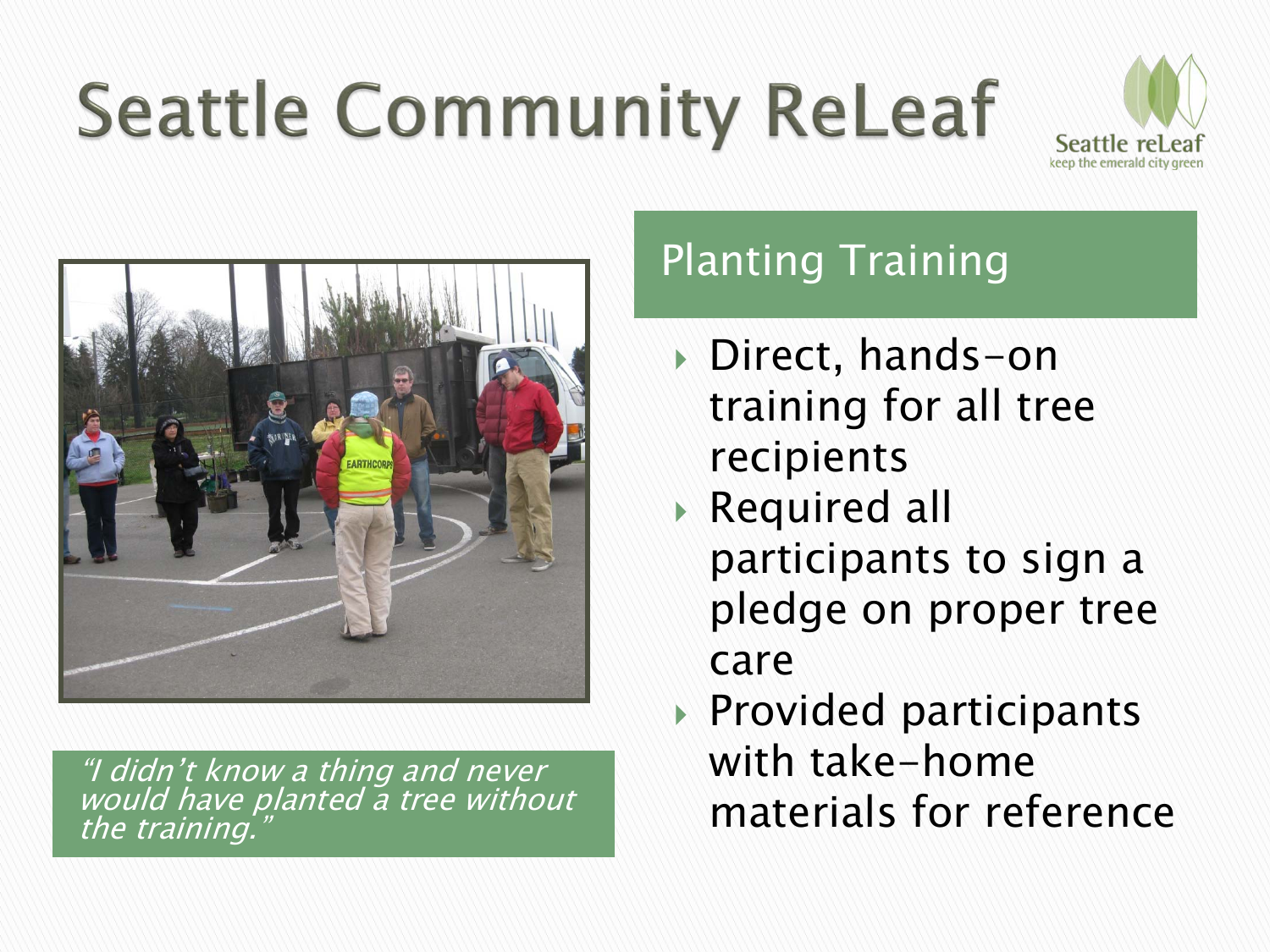

#### Ongoing Outreach

- ▶ Providing water bags for all trees in the spring
- ▶ Email updates with information and resources on proper watering and care
- ▶ Staff availability to answer questions and concerns



"We had no idea how much water new trees require!"